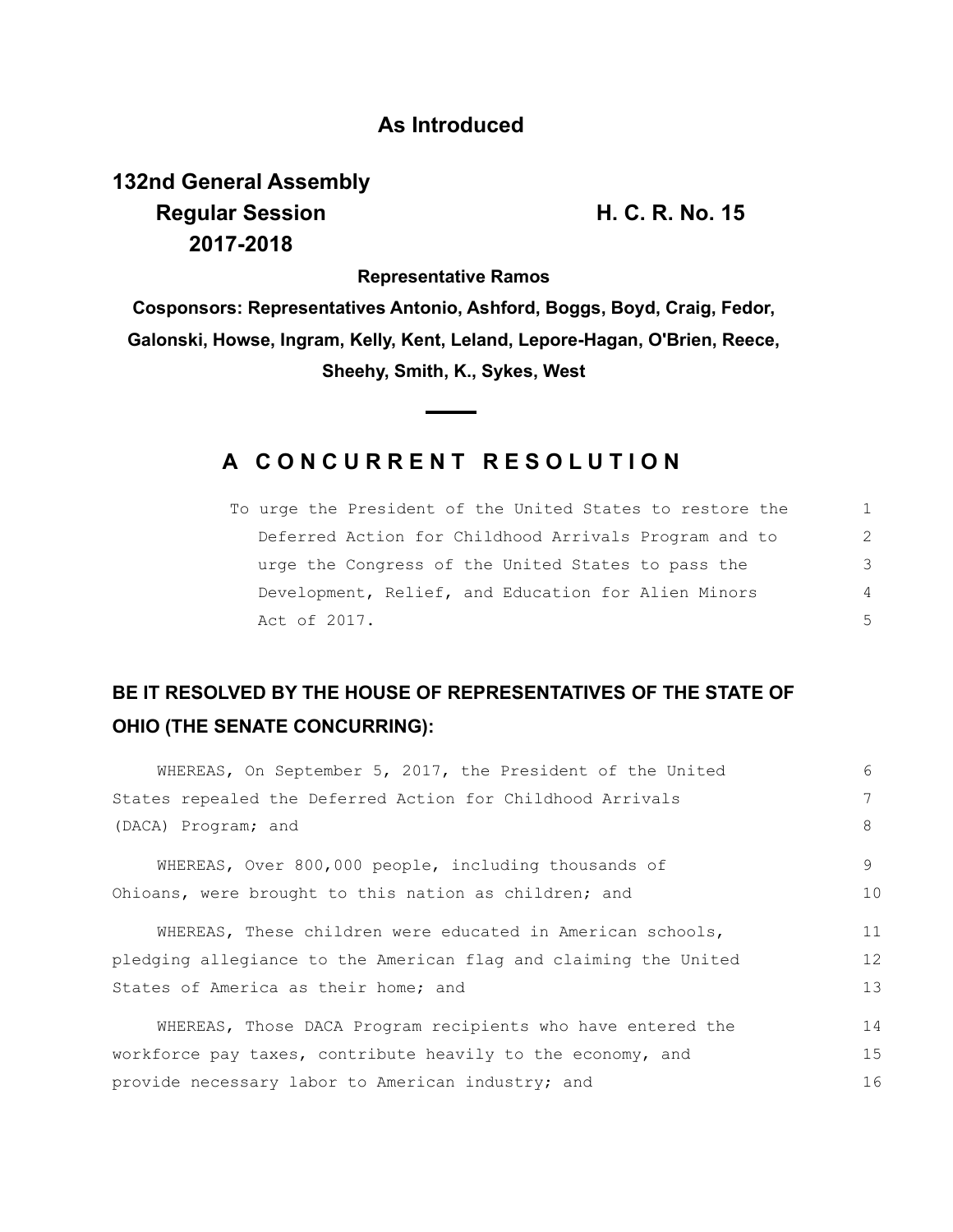#### **H. C. R. No. 15 2 As Introduced**

| WHEREAS, The repeal of the DACA Program will force the           | 17 |
|------------------------------------------------------------------|----|
| deportation of this population; and                              | 18 |
| WHEREAS, The deportation of these individuals will cause a       | 19 |
| \$60 billion loss in tax revenue and a \$280 billion hit to the  | 20 |
| economy over ten years, according to the Cato Institute; and     | 21 |
| WHEREAS, Deporting hundreds of thousands of children and         | 22 |
| young adults to nations they have no remembrance of, in which    | 23 |
| they have no homes, and for which many do not speak the          | 24 |
| language, is cruel and unnecessary; and                          | 25 |
| WHEREAS, For all intents and purposes these are American         | 26 |
| children and young adults; now therefore be it                   | 27 |
| RESOLVED, That we, the members of the 132nd General              | 28 |
| Assembly of the State of Ohio, strongly urge the Congress of the | 29 |
| United States to immediately take up and pass S. 1615 and H.R.   | 30 |
| 3440; and be it further                                          | 31 |
| RESOLVED, That we, the members of the 132nd General              | 32 |
| Assembly of the State of Ohio, strongly urge the President of    | 33 |
| the United States to immediately reinstate the DACA program; and | 34 |
| be it further                                                    | 35 |
| RESOLVED, That we, the members of the 132nd General              | 36 |
| Assembly of the State of Ohio, strongly urge the Ohio            | 37 |
| Congressional delegation to support the Development, Relief, and | 38 |
| Education for Alien Minors (DREAM) Act or other substantially    | 39 |
| similar legislation that will allow those eligible undocumented  | 40 |
| immigrants who were brought here as children to stay and to      | 41 |
| become conditional permanent residents with a pathway to         | 42 |
| citizenship; and be it further                                   | 43 |
| RESOLVED, That the Clerk of the House of Representatives         | 44 |
| provide a duly authenticated copy of this resolution to the      | 45 |
| President of the United States, the Speaker and Minority Leader  | 46 |

of the United States House of Representatives, the Majority and

47